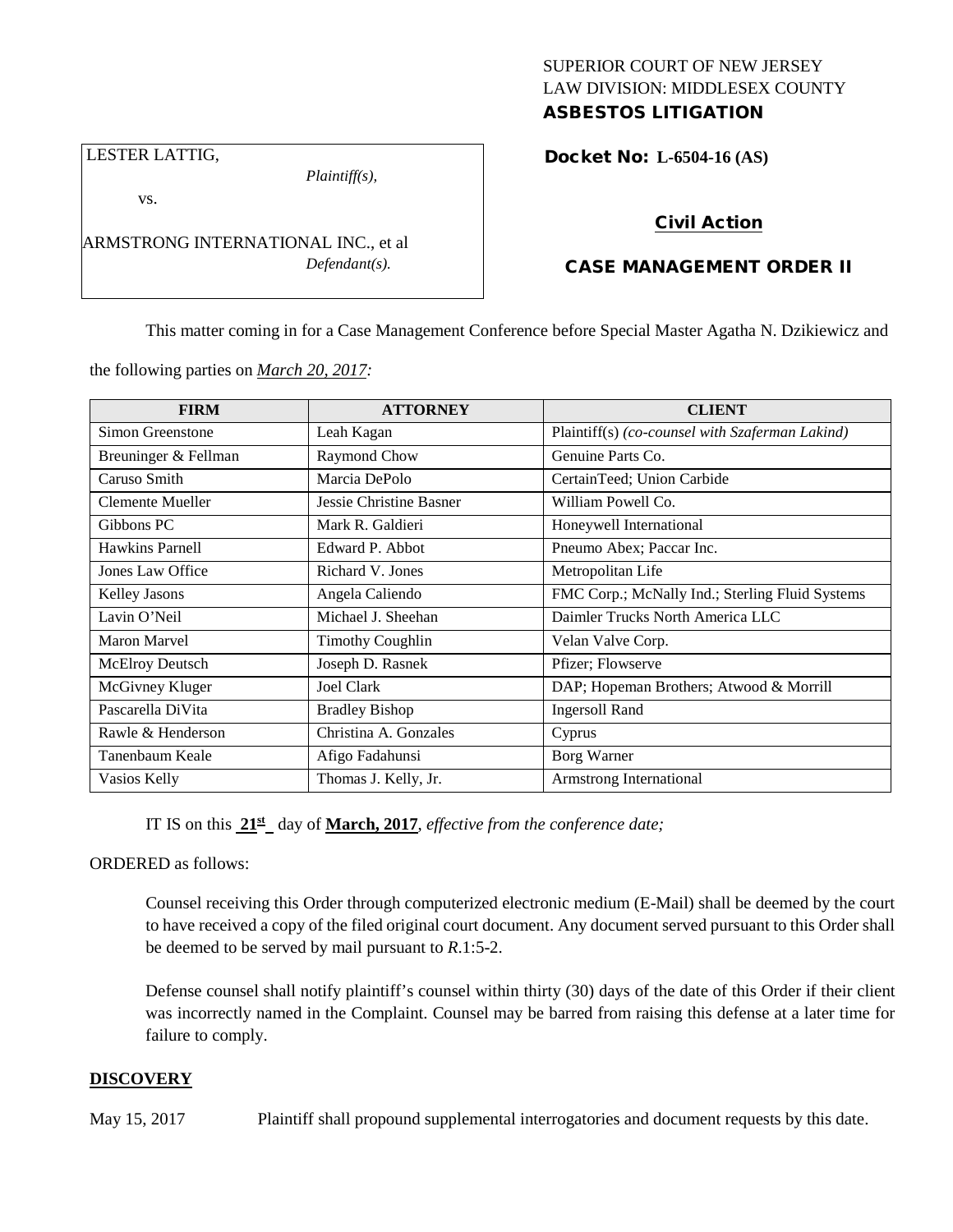| June 16, 2017 | Defendants shall serve answers to supplemental interrogatories and document requests by this<br>date.                                                                                                       |
|---------------|-------------------------------------------------------------------------------------------------------------------------------------------------------------------------------------------------------------|
| May 15, 2017  | Defendants shall propound supplemental interrogatories and document requests by this date.                                                                                                                  |
| June 16, 2017 | Plaintiff shall serve answers to supplemental interrogatories and document requests by this<br>date.                                                                                                        |
| July 31, 2017 | Fact discovery, including depositions, shall be completed by this date. Plaintiff's counsel shall<br>contact the Special Master within one week of this deadline if all fact discovery is not<br>completed. |
| July 31, 2017 | Depositions of corporate representatives shall be completed by this date.                                                                                                                                   |

# **EARLY SETTLEMENT**

August 18, 2017 Settlement demands shall be served on all counsel and the Special Master by this date.

## **SUMMARY JUDGMENT MOTION PRACTICE**

- August 18, 2017 Plaintiff's counsel shall advise, in writing, of intent not to oppose motions by this date.
- September 1, 2017 Summary judgment motions shall be filed no later than this date.
- September 29, 2017 Last return date for summary judgment motions.

#### **MEDICAL DEFENSE**

- June 30, 2017 Plaintiff shall serve medical expert reports by this date.
- June 30, 2017 Upon request by defense counsel, plaintiff is to arrange for the transfer of pathology specimens and x-rays, if any, by this date.
- October 13, 2017 Defendants shall identify its medical experts and serve medical reports, if any, by this date. In addition, defendants shall notify plaintiff's counsel (as well as all counsel of record) of a joinder in an expert medical defense by this date.

#### **LIABILITY EXPERT REPORTS**

- August 4, 2017 Plaintiff shall identify its liability experts and serve liability expert reports or a certified expert statement by this date or waive any opportunity to rely on liability expert testimony.
- October 13, 2017 Defendants shall identify its liability experts and serve liability expert reports, if any, by this date or waive any opportunity to rely on liability expert testimony.

#### **ECONOMIST EXPERT REPORTS**

- August 4, 2017 Plaintiff shall identify its expert economists and serve expert economist report(s), if any, by this date or waive any opportunity to rely on economic expert testimony.
- October 13, 2017 Defendants shall identify its expert economists and serve expert economist report(s), if any, by this date or waive any opportunity to rely on economic expert testimony.

\_\_\_\_\_\_\_\_\_\_\_\_\_\_\_\_\_\_\_\_\_\_\_\_\_\_\_\_\_\_\_\_\_\_\_\_\_\_\_\_\_\_\_\_\_\_\_\_\_\_\_\_\_\_\_\_\_\_\_\_\_\_\_\_\_\_\_\_\_\_\_\_\_\_\_\_\_\_\_\_\_\_\_\_\_\_\_\_\_\_\_\_\_\_\_\_\_\_\_\_\_\_\_\_\_\_\_\_\_\_